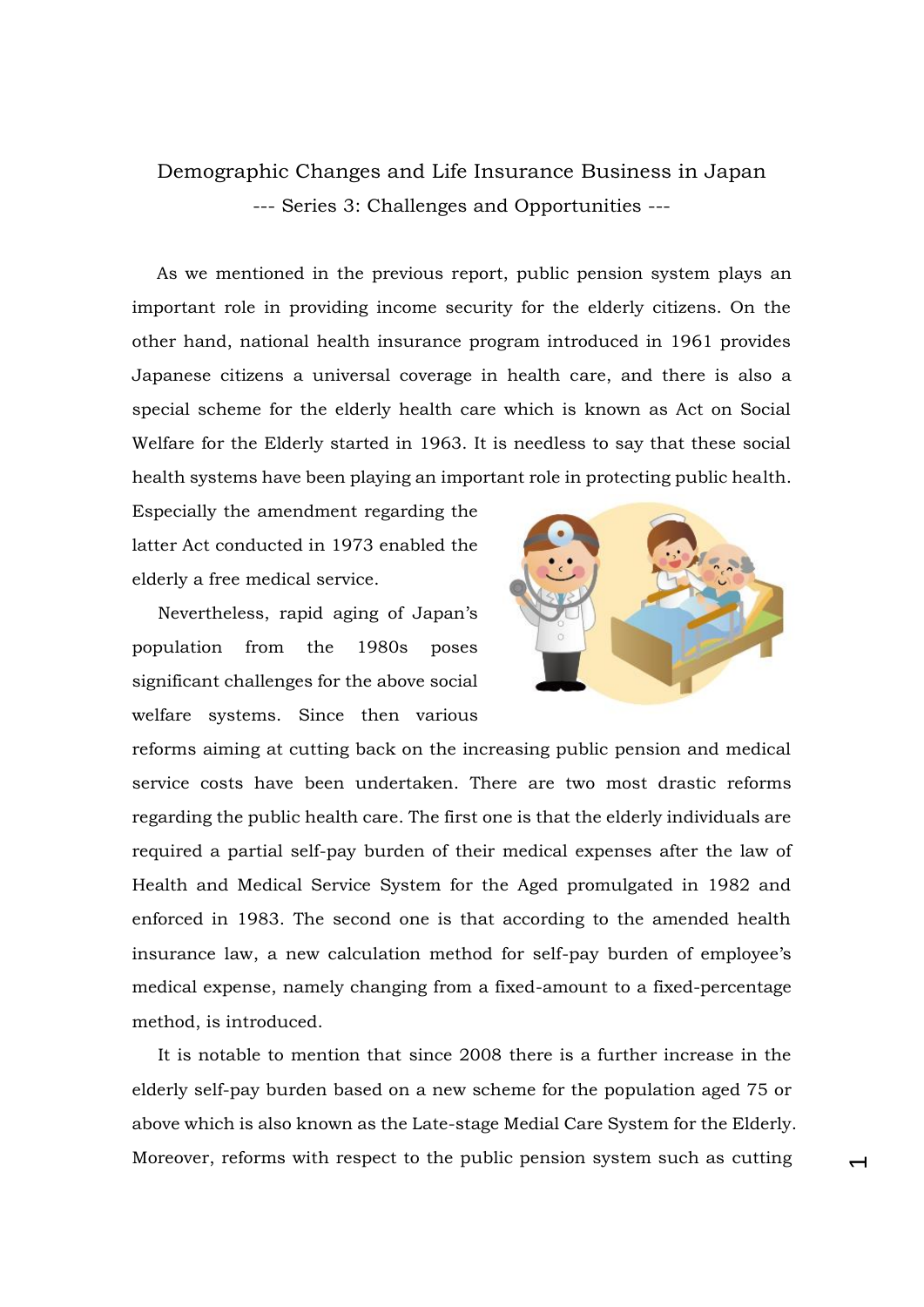back on future benefits, raising premiums and/or pensionable age have been undertaken. On the other hand, a new public health care scheme which specializes in long-term care of elderly, Long-term Care Insurance system is introduced in April 2000.

In addition to the problems of rapid aging and declining fertility rate, however, the lingering slump of Japanese economic keeps aggravating the difficulties of securing enough financial resources to make the aforementioned social security programs sustainable. In fact, from the middle 1980s, government started to urge insurance industry to play a more active role in coping with issues resulted from the coming rapidly aging society. For instance, in 1985, the Social Security Advisory Council, an affiliated organization of Japan's Prime Minister Office, suggests that the private sector may get more involved in provision of service for the elderly. Meanwhile, the Insurance



Advisory Council, an advisory body to the Minister of Finance requests the life insurance companies to put more efforts on developing products related to medical care and long-term care.

In response to these requests, various types of medical care product and long-term care product occurred in the late 1980s. Most of these products were not designed as a

single product but in a form of special contract namely as a rider since most of domestic life insurance companies were forbidden to sell those so-called the third-sector insurance products until 2001 when an Amended Insurance Business Act came into force. In contrast with long-term care products, the market of medical care related products, either the single product type or the rider type, have continued to grow significantly since then.

On the other hand, the shift of consumer needs from living benefits to death benefits has been observed from the late 1980s. Namely the market share of